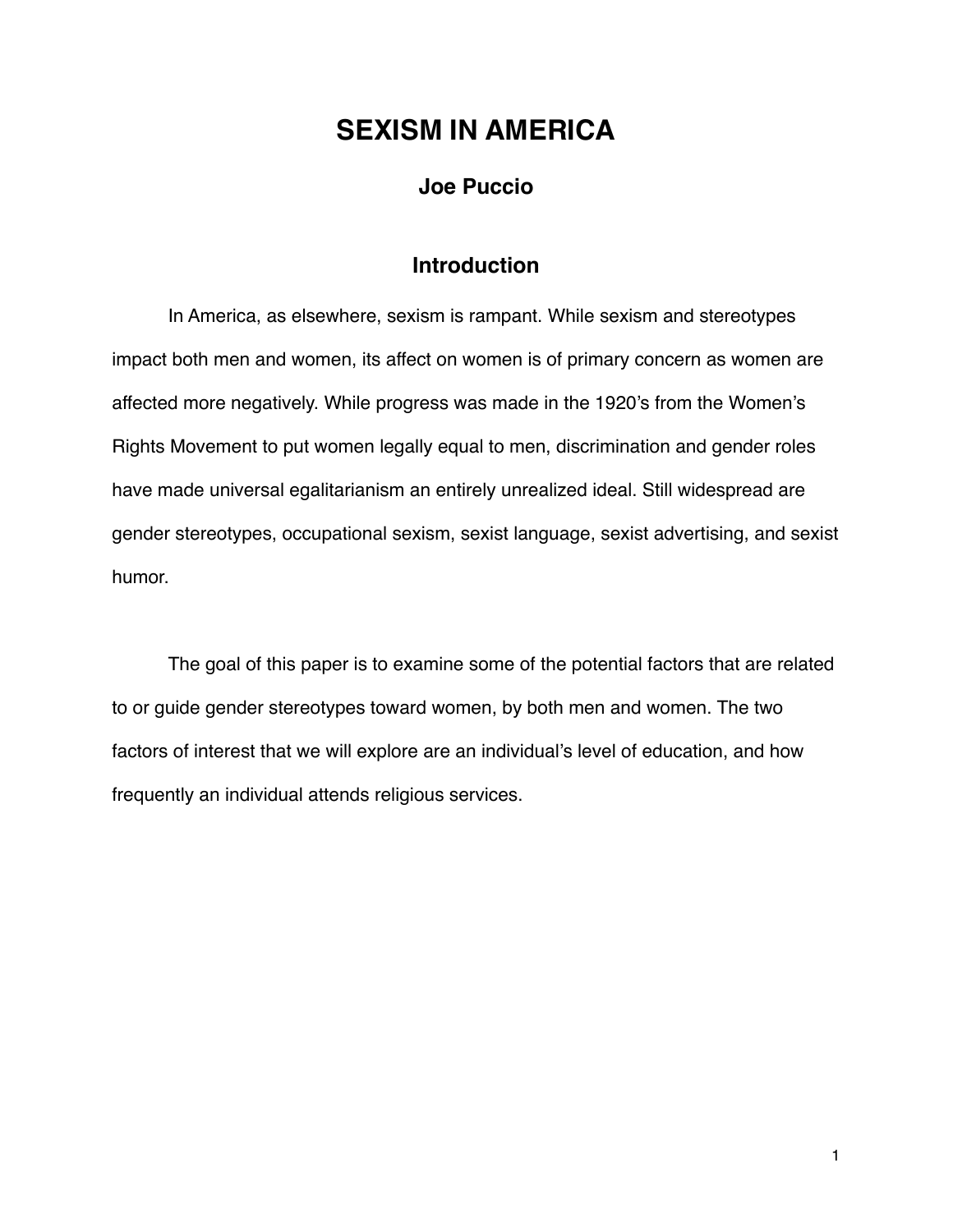#### **Literature Review**

There is ample literature on sexism in America from which we may build on. An indication of the American public's opinion on gender equality is their support for a "qualified woman for president", which has steadily increased nearing unanimity over the decades since the 1930's, only to drop-off somewhat in the 21st century (Erikson 2011,111-112). While this offers some consultation as to the formal notion of women in positions of power, it unfortunately doesn't shed much light on the more subtle, widespread sexism in America. It's possible that individual's may appear open to the idea of a woman being president, but when tasked with the idea of working as a direct subordinate to a woman or as peers in their own occupation, they regress to more gender stereotypical thinking.

"Research on religion and sexism increasingly points to fundamentalism – an insistence that the Bible is literally true – as an important religious source of prejudice toward women. People associated with more fundamentalist denominations generally display more inegalitarian attitudes toward women than those in less fundamentalist groups" (Peek 1991). Traditional religions appear to justify gender inequality by claiming that they are as divinely mandated (Glick 2002). Thus, it's evident that religiosity has some impact on views toward women, and likely that impact will be a tendency to believe more traditionalist views, namely that women should not have an equal role with men in an occupational setting.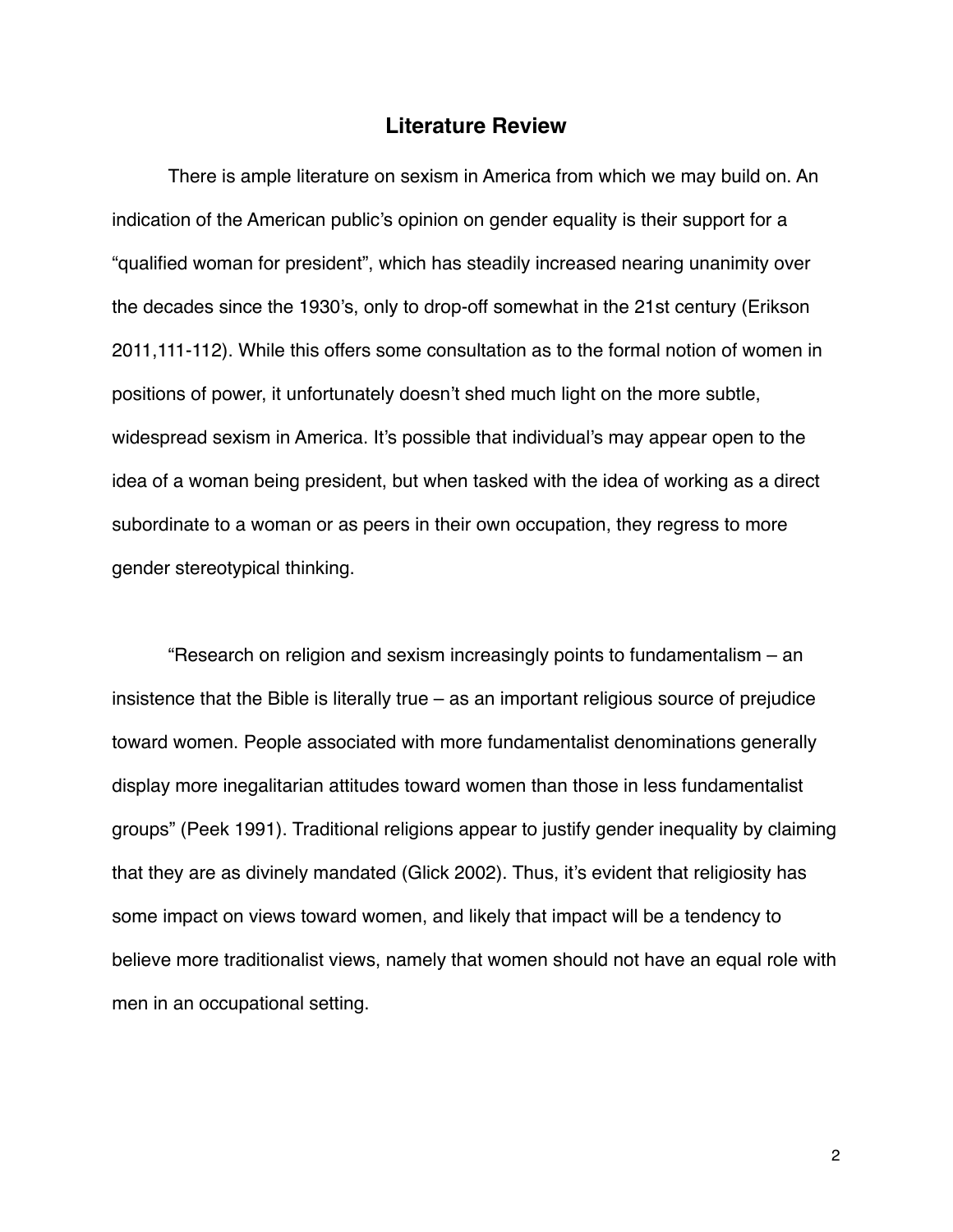Likewise, it's been found that education amongst other variables are related to sexist attitudes, such as occupational prestige, marital status, and others (Peek 1991). Level of education negatively correlated with hostile sexist attitudes. This can likely be explained by the fact that education systems tend to challenge traditional beliefs and simultaneously afford women increased access to career opportunities. Similarly, educational facilities often overtly express egalitarian ideologies, which surely go along with the notion of gender equality (Glick 2002).

## **Theory and Hypotheses**

We hypothesize that as an individual's regularity in attending religious services increases, so does the likelihood that they do not believe that women should have an equal role to men in the workplace. The theory behind this hypothesis is a near echo of the prior literature: traditional religions tend to contain notions that women and men have a divinely set role in society, and that role for women is primarily not occupational. Thus, it's likely that the leader of these religious ceremonies and likewise the religious texts contain content that portrays exclusively men in roles of power, occupation, or as protagonists while women remain largely in the household without occupation. Due to the fact that exposure to specified gender roles is a driving force in believing and observing those roles, we hypothesize that individuals who attend religious services more regularly and consequently are more often exposed, are more likely to uphold these traditionalist beliefs.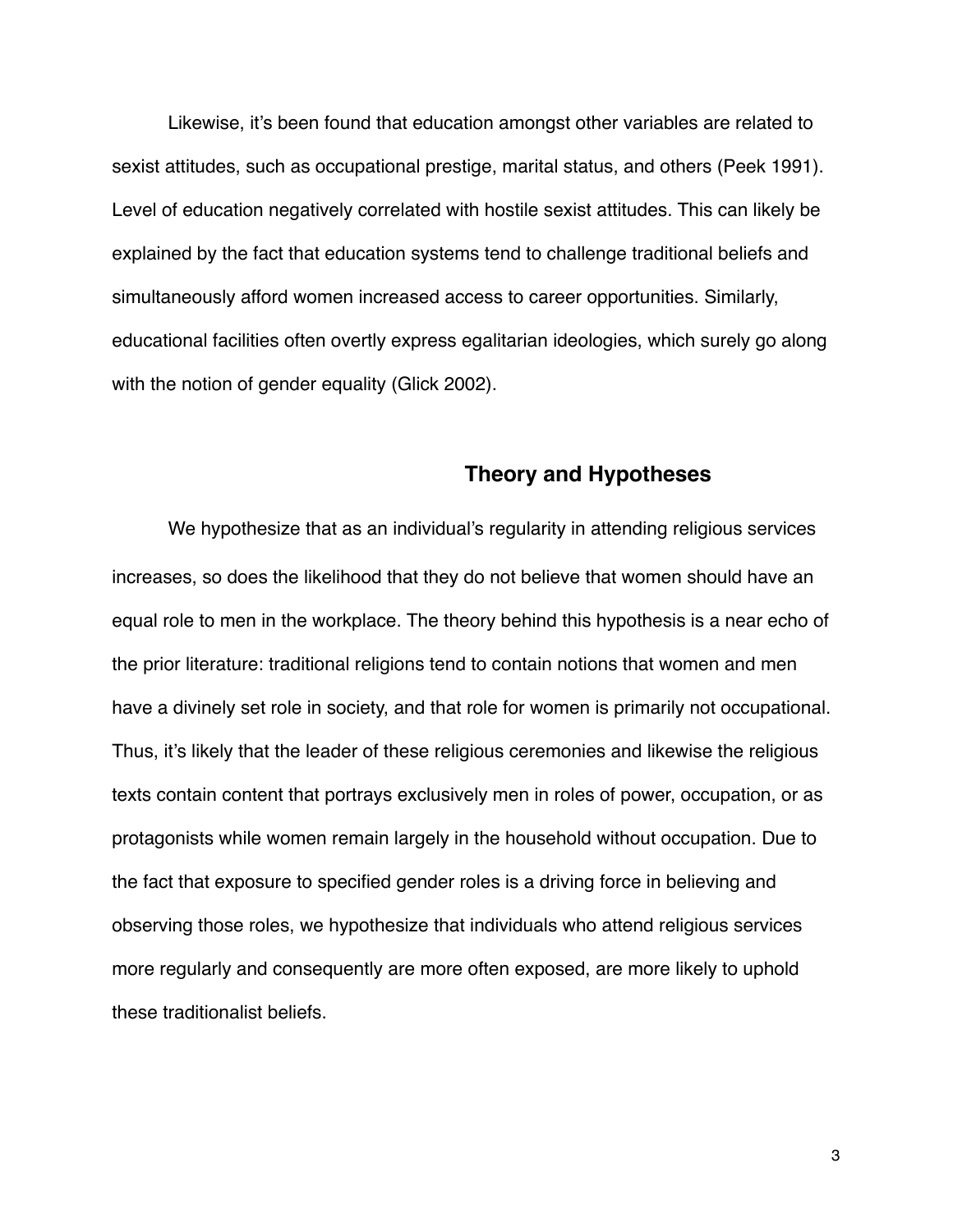We hypothesize that the converse is true for education. That is, that as an individual's level of education increases, so does the likelihood that they believe that women should have an equal role to men in the workplace. As higher education introduces individuals to egalitarian concepts which should surely increase the chances that students would favor equal representation of women in the workplace, higher education institutions also attempt to practice such concepts themselves, perhaps more successfully than industry. Thus, individuals having attended higher education may have not only been exposed to more concepts of egalitarianism compared to their counterparts, they also may have seen closer instances of the equality in the makeup of their institution.

### **Data and Methods**

Data for this research comes from the National Science Foundation (NSF) funded 2008 American National Election Studies (ANES) Time Series Study, produced by Stanford University and the University of Michigan. This is a raw data set of responses that does not contain or reflect any of the producers/funders opinions, findings, or conclusions. This was a face-to-face, cross-sectional, self administered survey with 2,322 respondents from the United States, conducted between September 2nd, 2008 and November 3rd, 2008 with a 63.7% response rate.

To test our hypothesis, we use a 2008 ANES question that asks respondents to evaluate their opinion on the the role of women in the workplace (our dependent variable). The exact question wording is as follows: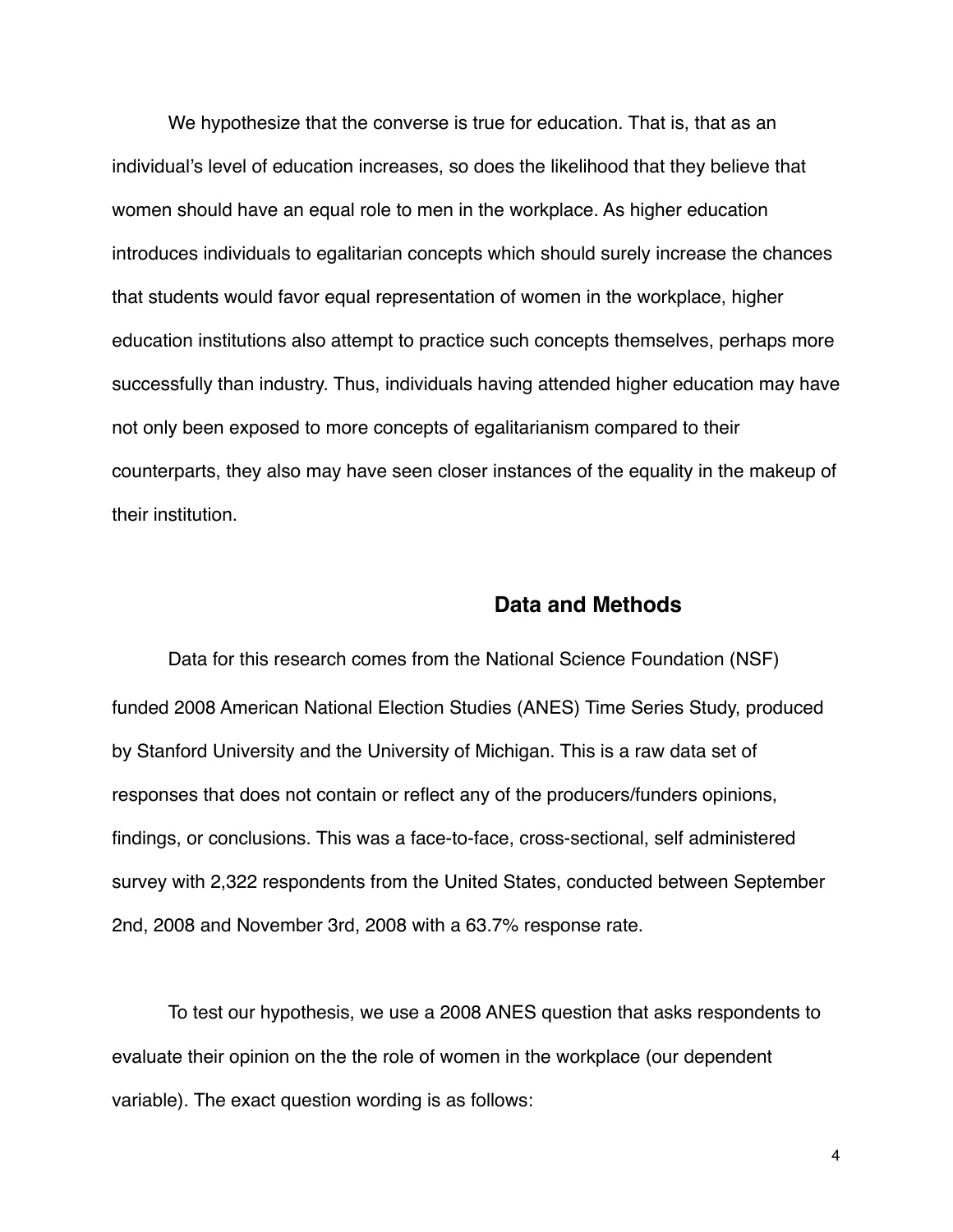"Recently there has been a lot of talk about women's rights. Some people feel that women should have an equal role with men in running business, industry, and government. (Suppose these people are at one end of a scale, at point 1.) Others feel that a woman's place is in the home. (Suppose these people are at the other end, at point 7.) And, of course, some other people have opinions somewhere in between, at points 2, 3, 4, 5 or 6. Where would you place YOURSELF on this scale, or haven't you thought much about this?"

As our objective is to determine the fraction of respondents who believe that women and men should have an *equal* (that is, exactly equal) role in the workplace, we dichotomized the variable by recoding all responses other than 1 to be "unequal", and left the remaining responses unchanged, as "equal". This is an appropriate recoding because a response of anything other than equal (a "1") indicates exactly the subtle gender stereotype that we're trying to uncover. Moreover, all "Don't know" and "Refused" responses were excluded from the analysis.

The first independent variable of interest is a respondent's level of education. To measure level of education, we use a 2008 ANES question that has respondents enter the number of grades or grade equivalents (e.g. a response of "14" refers to all of elementary, middle, and high school and two years of college). We recoded the responses to more manageable groups: responses of "8" or less were recoded to "middle school or less", responses between "9" and "11" were recoded as "some high school", responses of "12" were changed to "high school graduate", responses between "13" and "15" were recoded as "some college", responses of "16" through "17" were

5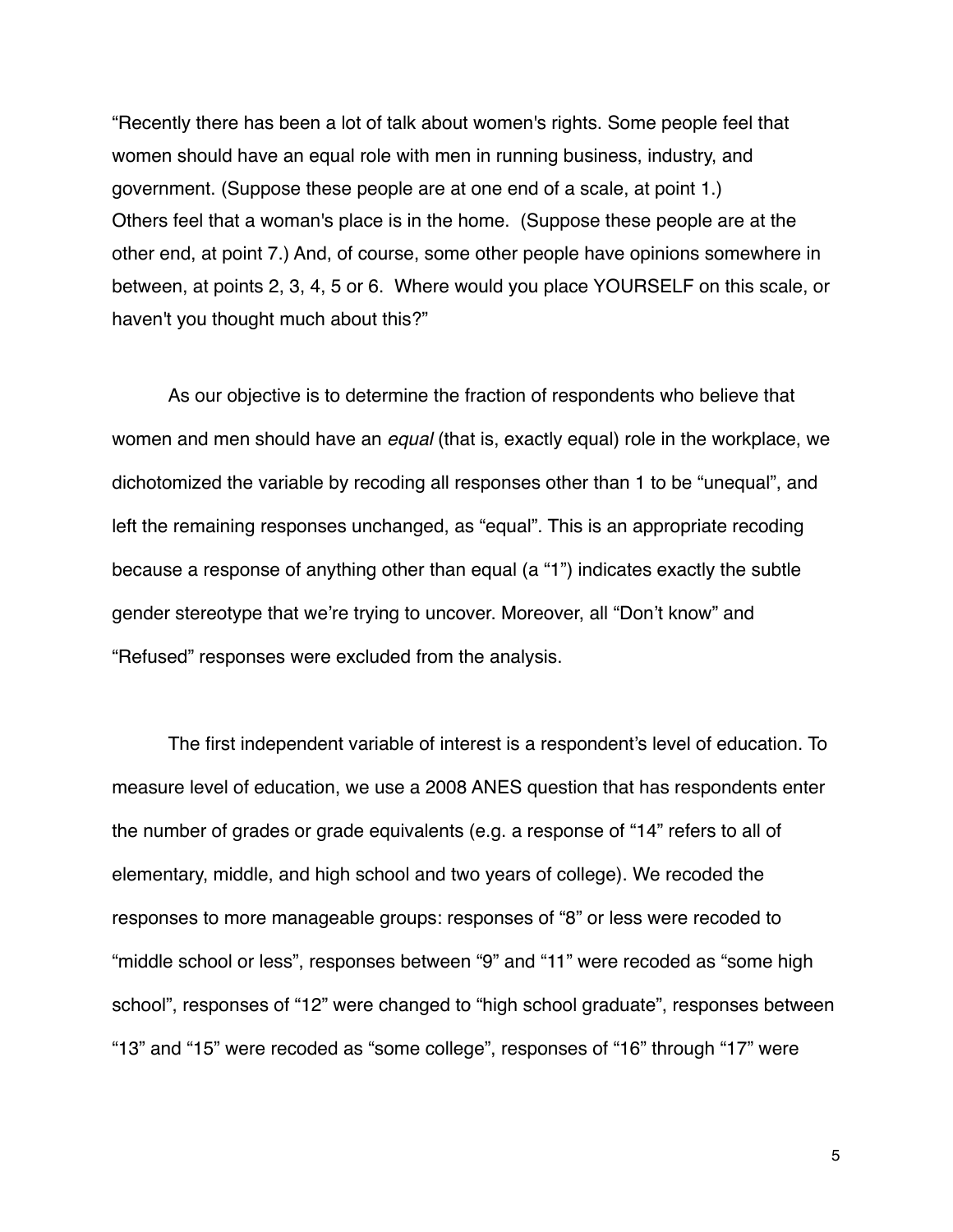recoded as "college graduate or more". Lastly, "Missing" responses were also excluded from the analysis.

The second independent variable of interest is a respondent's frequency of attendance at religious services. To measure this frequency, we use a 2008 ANES question that has respondents select how frequently they attend religious services out of "Every week", "Almost every week", "Once or twice a month", "A few times a year", and "Never". No recoding was necessary. "Missing" responses were excluded from the analysis.

# **Results and Discussion**

For the first independent variable, level of education, the findings aligned well with the hypothesis. Although the relationship is not monotonic (that is, each successive increase of education does not result in a strict increase in support for equality), the

| <b>Education's Effect on Opinion regarding Gender Equality in the Workplace</b> |  |
|---------------------------------------------------------------------------------|--|
|---------------------------------------------------------------------------------|--|

|                                    | <b>Equal Role</b> | <b>Not Equal Role</b> | <b>Totals</b> |
|------------------------------------|-------------------|-----------------------|---------------|
| Middle school or<br>less           | 57.1%             | 42.9%                 | 100%          |
| Some high school                   | 55%               | 45%                   | 100%          |
| <b>High school</b><br>graduate     | 63.3%             | 36.7%                 | 100%          |
| Some college                       | 64.5%             | 35.5%                 | 100%          |
| <b>College graduate</b><br>or more | 71.3%             | 28.7%                 | 100%          |
| <b>Totals</b>                      | 65%               | 35%                   | 100%          |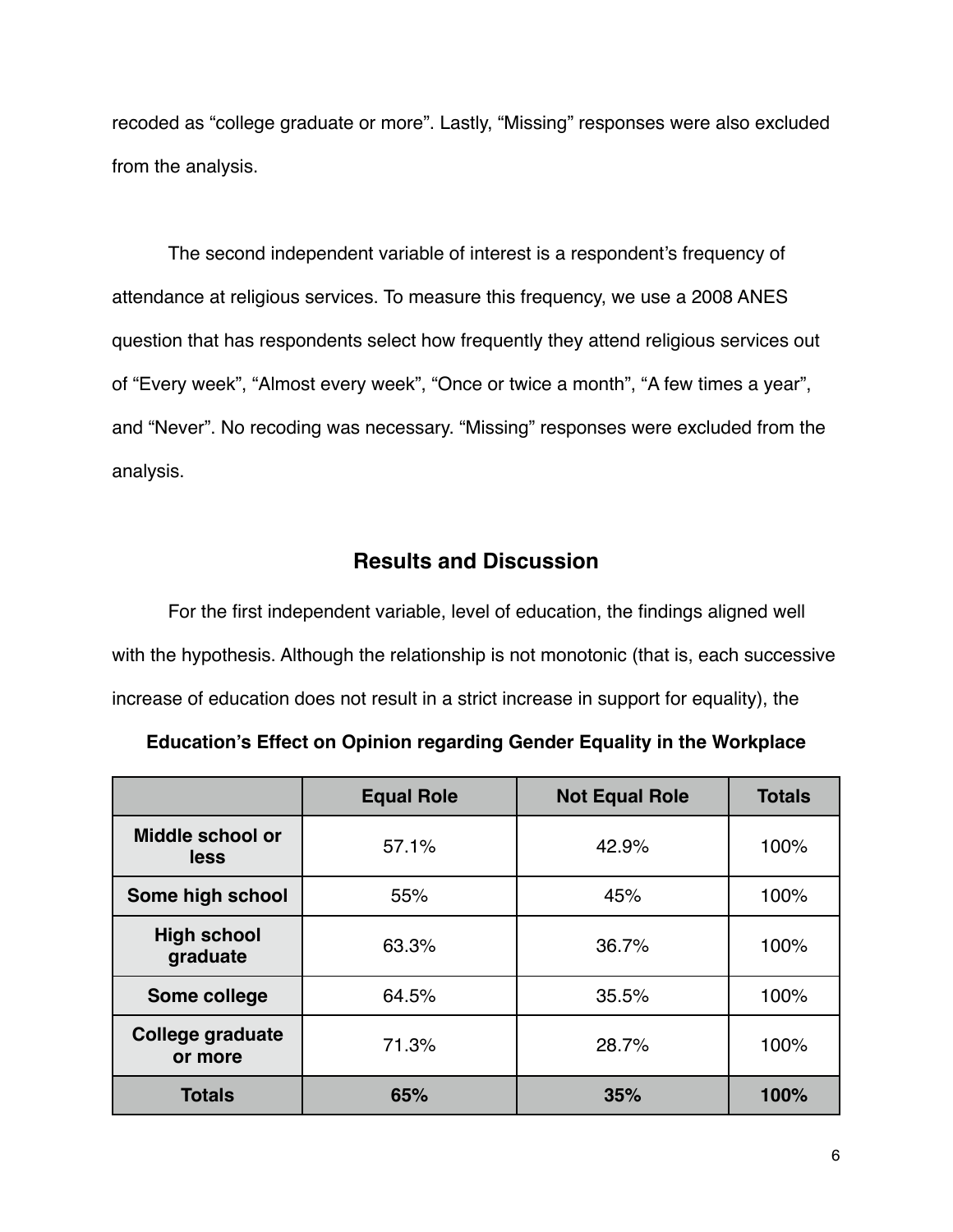data does support the conjecture that individuals with more education are generally more likely to support the notion that women should play an equal role as men in the workplace. As opinion on gender equality in the workplace is a dichotomous variable, we may comment that out all respondents in our dataset, the median and mode was "equal role" and the mean was 0.65. The following graph also indicates the relatively steady increase in support for equality as level of education increases.



Before additional commentary is made, it is of great importance to first determine whether this relationship could be explained by other, prior variables, which would make the relationship between level and education and support of gender equality spurious. That is, we ask the question: is it possible that both opinions on gender equality and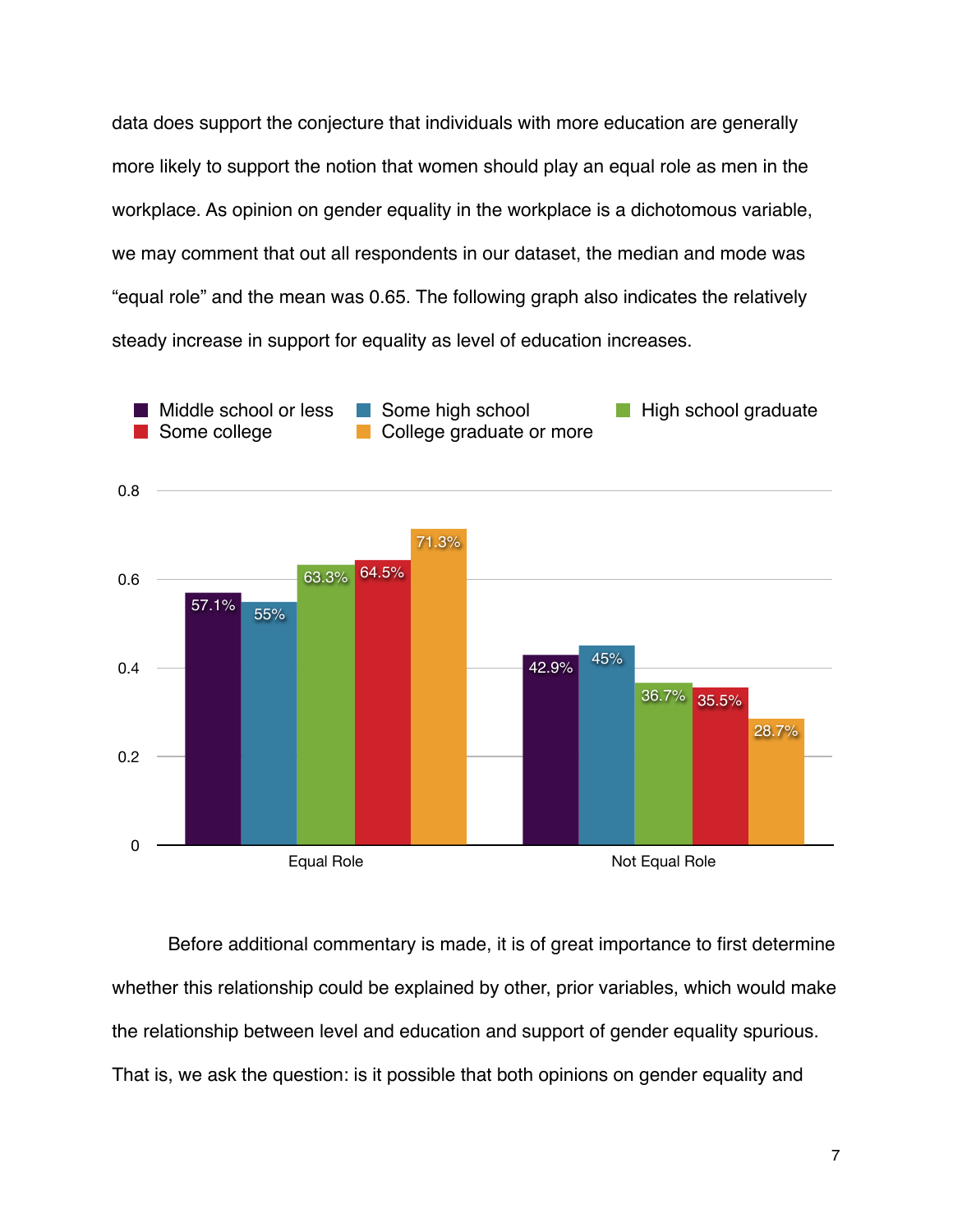level of education are caused by another, third variable, and consequently a change in this third variable would demonstrate an apparent, but not de facto, causal relationship between its dependents. Our examination of the two best candidates for such variables, age and gender, failed to wipe out the association. That is, for both genders and all age groups, this relationship manifested itself with similar significance in every category. For both genders, the percent of respondents who believed that women should have an equal role in the workplace increased almost monotonically across education levels, with "college graduate or more" respondents at a percentage point difference of 40 (for male) and 47 (for female) points (note: the difference without the control is of similar strength with a 42 point difference). Likewise, within each age group ("18-30", "31-40", "41-50", "51-60", "61-older"), the relationship was maintained with similar strength. Thus, we may safely conclude that the relationship is not spurious.

We may note that it's possible that the individuals with "middle school or less" education could be the reason for breaking monotonicity (that is, the fraction of these individuals that support an equal role for women in the workplace should have been lower and in fact lower than individuals with "some high school" education) because there were so few respondents (less than 3%) who fall into this category, and thus there's an increased chance for the sample to have high deviation from the true population statistic, compared to the other education levels which have far more respondents.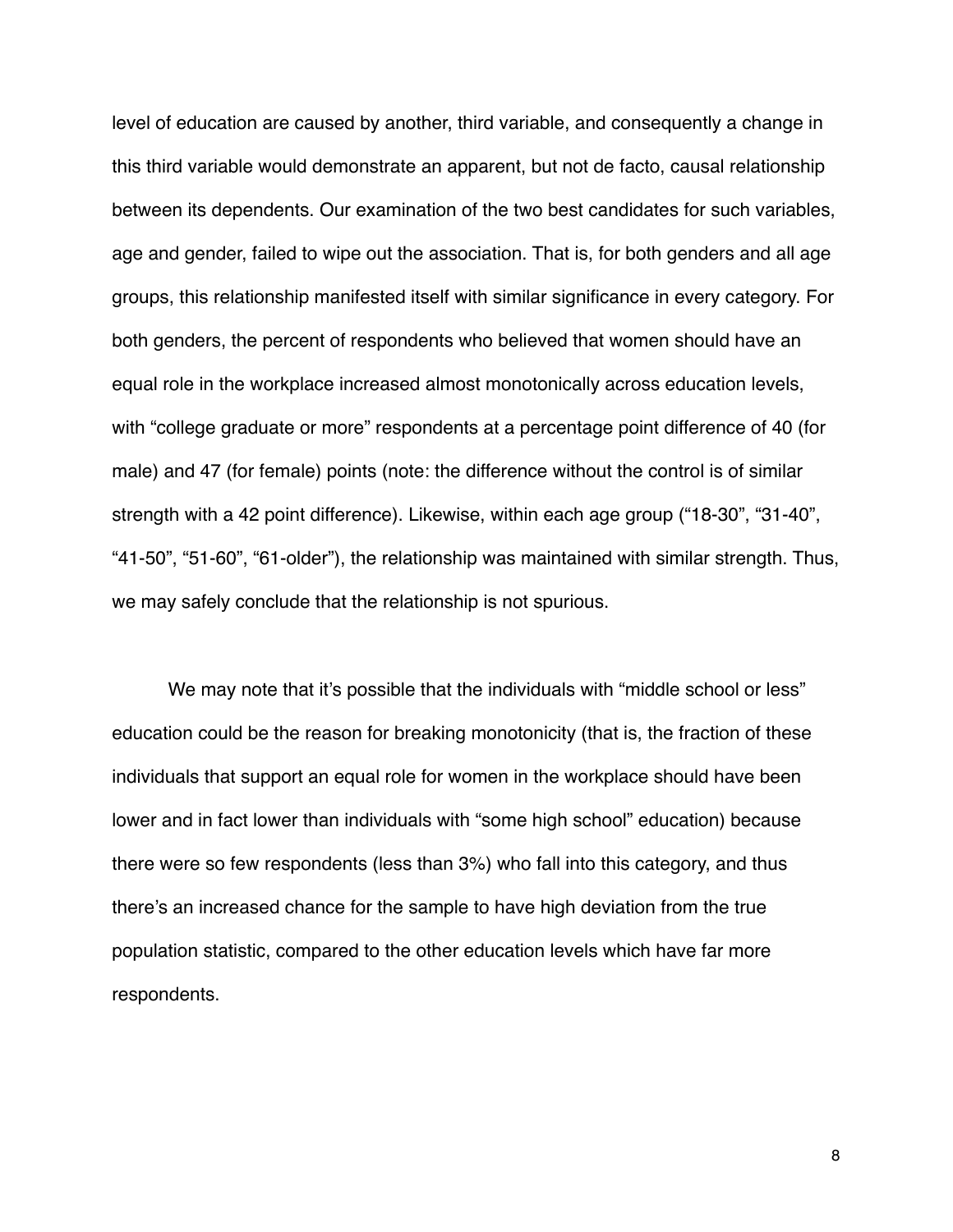Now that we have ruled out spuriousness, we can safely examine the strength of the relationship. Using a measure of association, Somer's D, we find that the association is small-moderate (-0.07), however the approximate significance is .001<.05, thus we may conclude that the observed differences are very unlikely to have been

produced by random sampling error. This indicates that there is an association between **Frequency of Religious Attendance's Effect on Opinion regarding Gender Equality** 

|                          | <b>Equal Role</b> | <b>Not Equal Role</b> | <b>Totals</b> |
|--------------------------|-------------------|-----------------------|---------------|
| <b>Every week</b>        | 53%               | 47%                   | 100%          |
| <b>Almost every week</b> | 70.9%             | 29.1%                 | 100%          |
| Once or twice a<br>year  | 71.4%             | 28.6%                 | 100%          |
| A few times a year       | 67.6%             | 32.4%                 | 100%          |
| <b>Never</b>             | 66.2%             | 33.8%                 | 100%          |
| <b>Totals</b>            | 64.8%             | 35.2%                 | 100%          |

#### **in the Workplace**

level of education and opinion on role of women in the workplace, but simply their correlation coefficient is not very large.

We may now proceed with our second proposed independent variable: frequency of attendance at religious service. We see that, as hypothesized, a relationship does exist and in the correct direction, however it is not as strong as the relationship between education and support for equality of women in the workplace.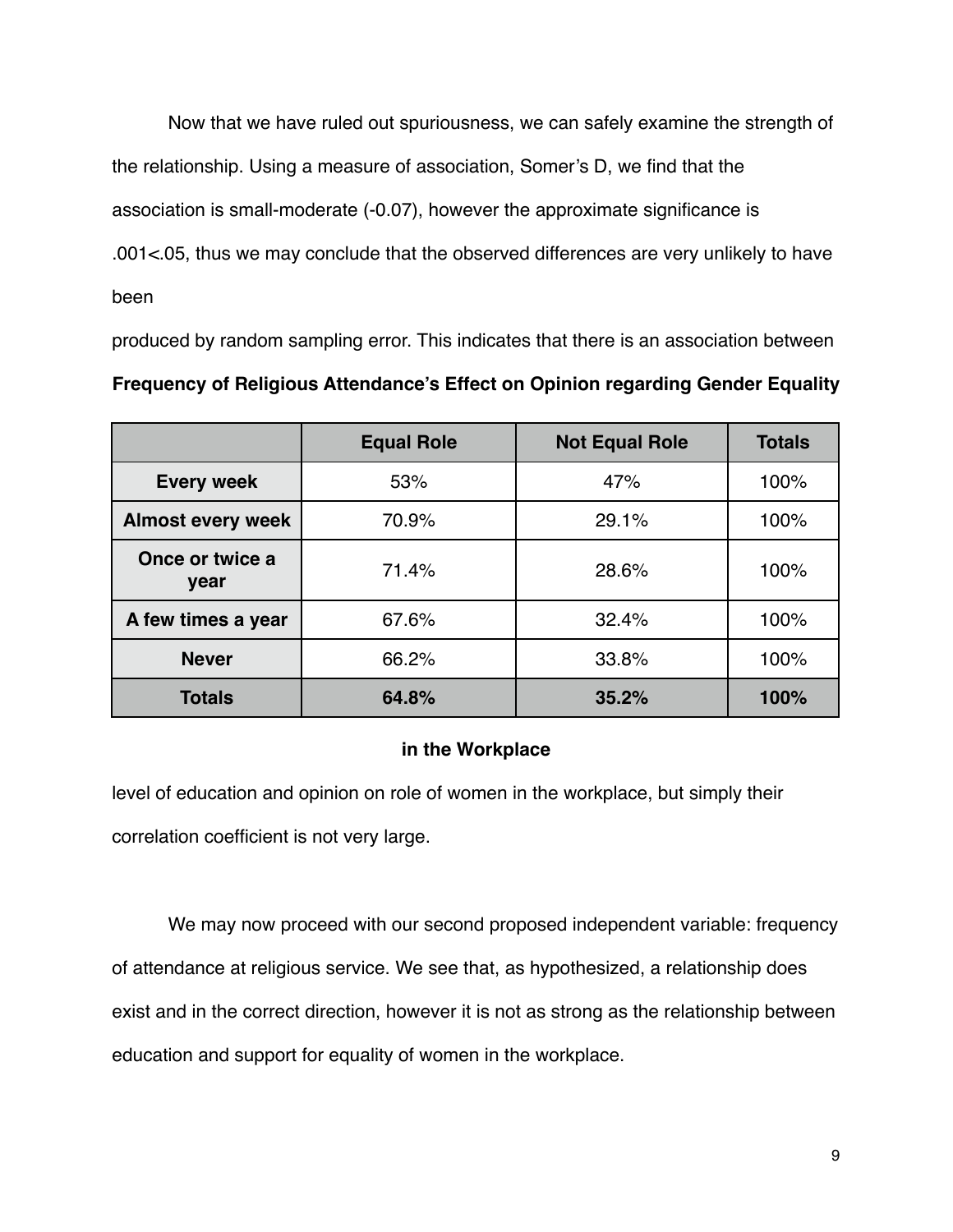Again, before proceeding we must control for our two proposed prior variables: age and gender, to ensure that the relationship between these two variables is not spurious. We find that, again, there is not a significant difference between any of the categories of age nor the categories of gender, so we may proceed with our analysis.



From the above graph, as well as the table, we easily notice that this relationship is not as strong as the relationship between level of education and opinion on equality of women in the workplace. We can note, however, that there is still a clear difference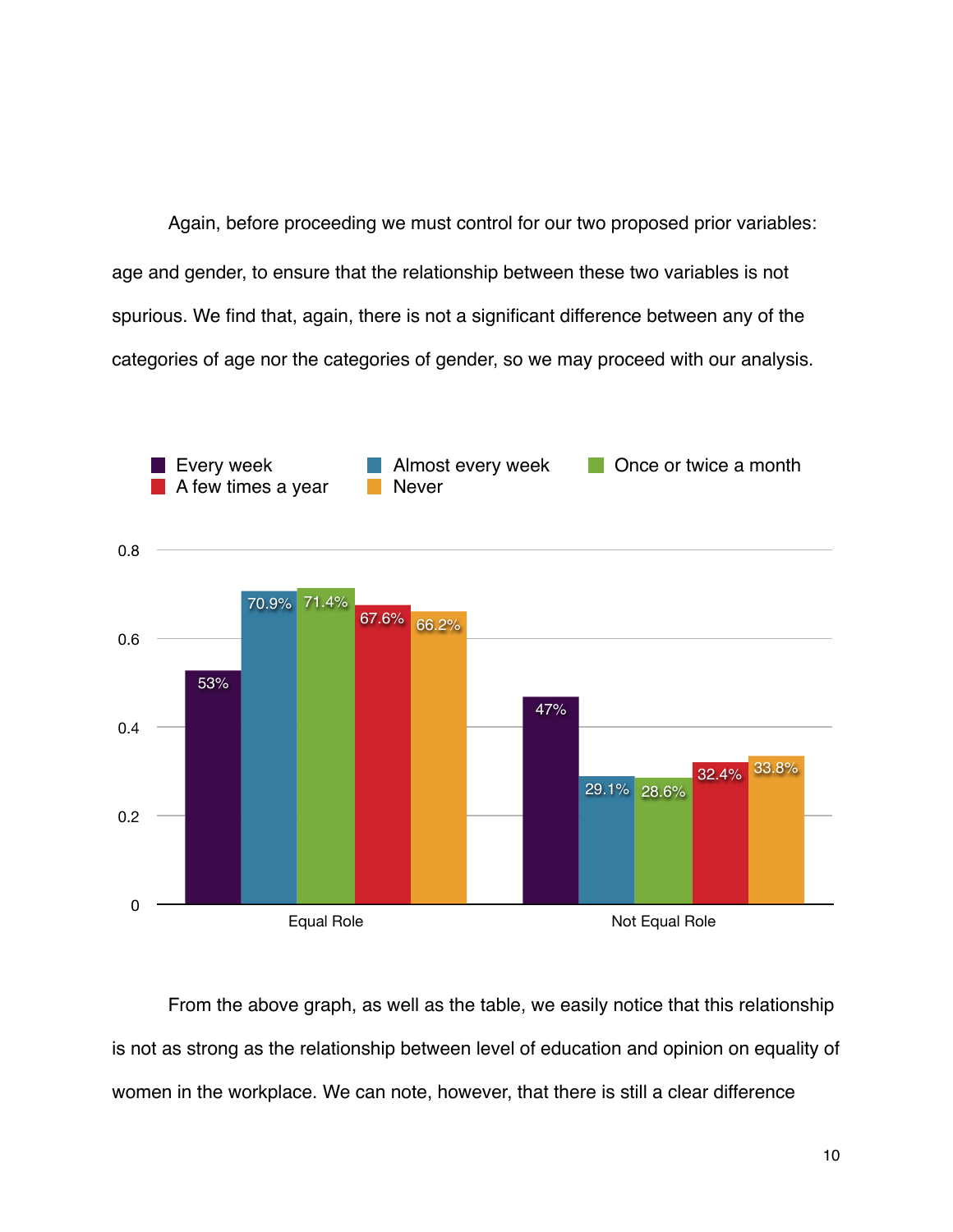between each pole of religious service attendance (53% of respondents who attend religious service "every week" believe in an equal role for women in the workplace compared to 66% of respondents who "never" attend religious services). Calculating a measure of association, Somer's D, we that the association is small (-0.05), even compared to the previous measure of association (-0.07) for level of education. However, yet again the approximate significance is .019<.05, thus we may conclude that the observed differences are unlikely to have been produced by random sampling error.

# **Conclusion**

For the most part, our research and results did support our originally posed hypothesis. However, It's important to note that neither of the relationships were very strong or strong (based on the absolute value of their measure of association), and thus it would be reasonable to conclude that more research would need to be conducted to reject the null hypothesis that there is no causal relationship between opinion on roll of women in the workplace and level of education/frequency of attendance at religious service. Independent of this result, however, it's important to reflect on and investigate the behaviors and attributes that may be responsible for sexist attitudes, as once the causes behind sexist attitudes are established, measures can be taken to correct them with the goal of a more egalitarian society.